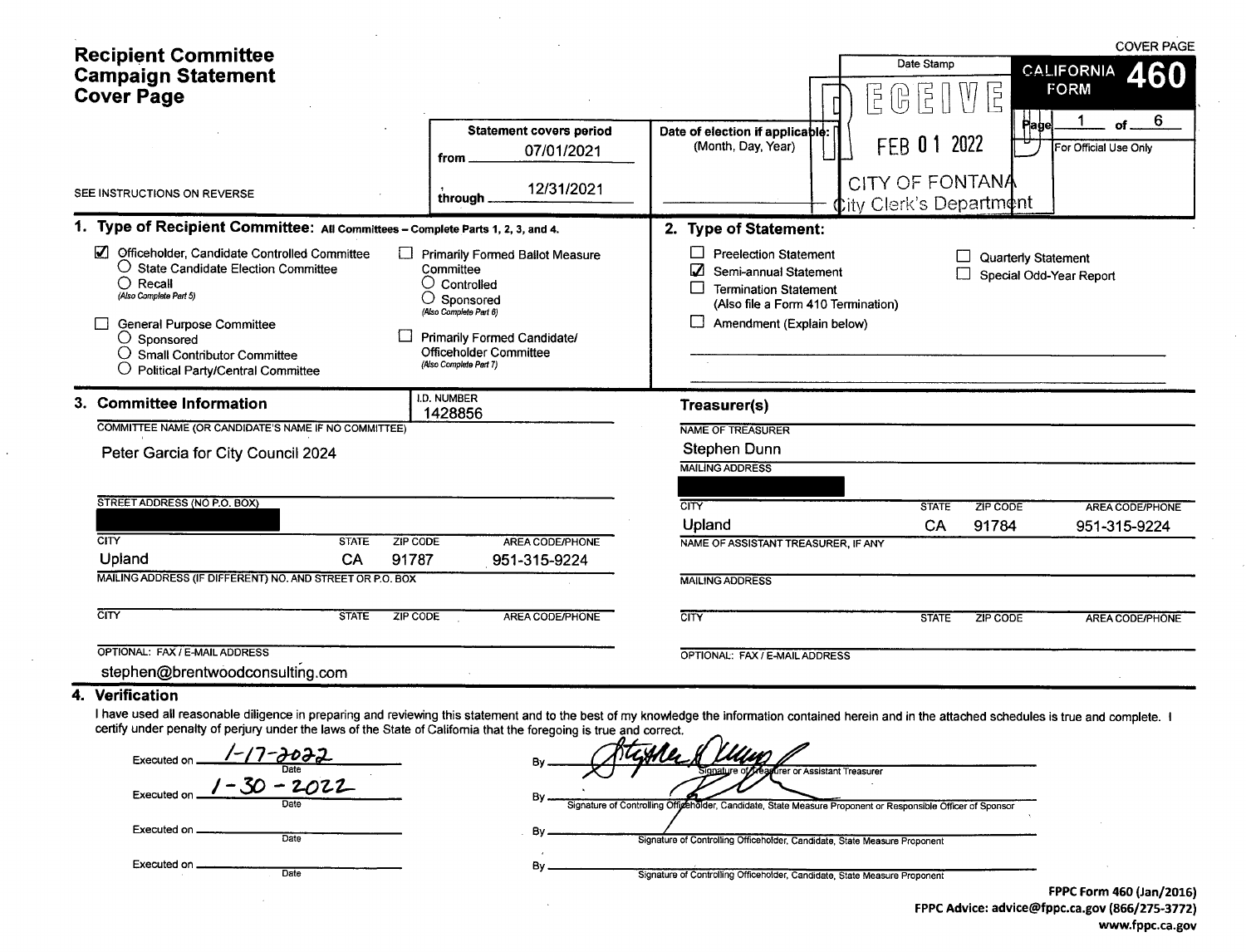## Recipient Committee Campaign Statement Cover Page — Part 2

COVER PAGE - PART 2 **CALIFORNIA FORM** Page  $\frac{2}{10}$  of  $\frac{6}{10}$ 

| 5. Officeholder or Candidate Controlled Committee | 6. Primarily Formed Ballot Measure Committee |
|---------------------------------------------------|----------------------------------------------|
|---------------------------------------------------|----------------------------------------------|

NAME OF OFFICEHOLDER OR CANDIDATE

Peter Garcia

OFFICE SOUGHT OR HELD ( INCLUDE LOCATION AND DISTRICT NUMBER IF APPLICABLE)

City of Fontana City Council, District 3

RESIDENTIAL/BUSINESS ADDRESS (NO. AND STREET) CITY STATE ZIP

Fontana CA 92336

Related Committees Not Included in this Statement: List any committees not included in this statement that are controlled by you or are primarily formed to receive contributions or make expenditures on behalf of your candidacy.

| <b>COMMITTEE NAME</b>    |                              | I.D. NUMBER |                              |
|--------------------------|------------------------------|-------------|------------------------------|
| <b>NAME OF TREASURER</b> |                              |             | <b>CONTROLLED COMMITTEE?</b> |
|                          |                              | <b>YES</b>  | <b>NO</b>                    |
| <b>COMMITTEE ADDRESS</b> | STREET ADDRESS (NO P.O. BOX) |             |                              |
| CITY                     | <b>STATE</b>                 | ZIP CODE    | AREA CODE/PHONE              |
| COMMITTEE NAME           |                              | ID MINDED   |                              |

| <u> 23111111 - 22 13 13 14</u>                           | <b>I.U. NUMBER</b>           |           |  |  |
|----------------------------------------------------------|------------------------------|-----------|--|--|
|                                                          |                              |           |  |  |
| NAME OF TREASURER                                        | <b>CONTROLLED COMMITTEE?</b> |           |  |  |
|                                                          | <b>YES</b>                   | <b>NO</b> |  |  |
| <b>COMMITTEE ADDRESS</b><br>STREET ADDRESS (NO P.O. BOX) |                              |           |  |  |

CITY STATE ZIP CODE AREA CODE/PHONE

| NAME OF BALLOT MEASURE |  |  |  |
|------------------------|--|--|--|
|                        |  |  |  |
|                        |  |  |  |
|                        |  |  |  |
|                        |  |  |  |
|                        |  |  |  |

| <b>JURISDICTION</b>  | <b>SUPPORT</b> |
|----------------------|----------------|
| BALLOT NO. OR LETTER | <b>OPPOSE</b>  |

Identify the controlling officeholder, candidate, or state measure proponent, if any.

NAME OF OFFICEHOLDER, CANDIDATE, OR PROPONENT

| OFFICE SOUGHT OR HELD | I DISTRICT NO. IF ANY |
|-----------------------|-----------------------|
|                       |                       |

7. Primarily Formed Candidate/Officeholder Committee List names of officeholder(s) or candidate(s) for which this committee is primarily formed.

| NAME OF OFFICEHOLDER OR CANDIDATE | OFFICE SOUGHT OR HELD | <b>SUPPORT</b><br><b>OPPOSE</b> |
|-----------------------------------|-----------------------|---------------------------------|
| NAME OF OFFICEHOLDER OR CANDIDATE | OFFICE SOUGHT OR HELD | <b>SUPPORT</b><br><b>OPPOSE</b> |
| NAME OF OFFICEHOLDER OR CANDIDATE | OFFICE SOUGHT OR HELD | <b>SUPPORT</b><br><b>OPPOSE</b> |
| NAME OF OFFICEHOLDER OR CANDIDATE | OFFICE SOUGHT OR HELD | <b>SUPPORT</b><br>OPPOSE        |

Attach continuation sheets if necessary

FPPC Form 460 (Jan/2016) FPPC Advice: advice@fppc.ca.gov (866/275-3772) www.fppc.ca. gov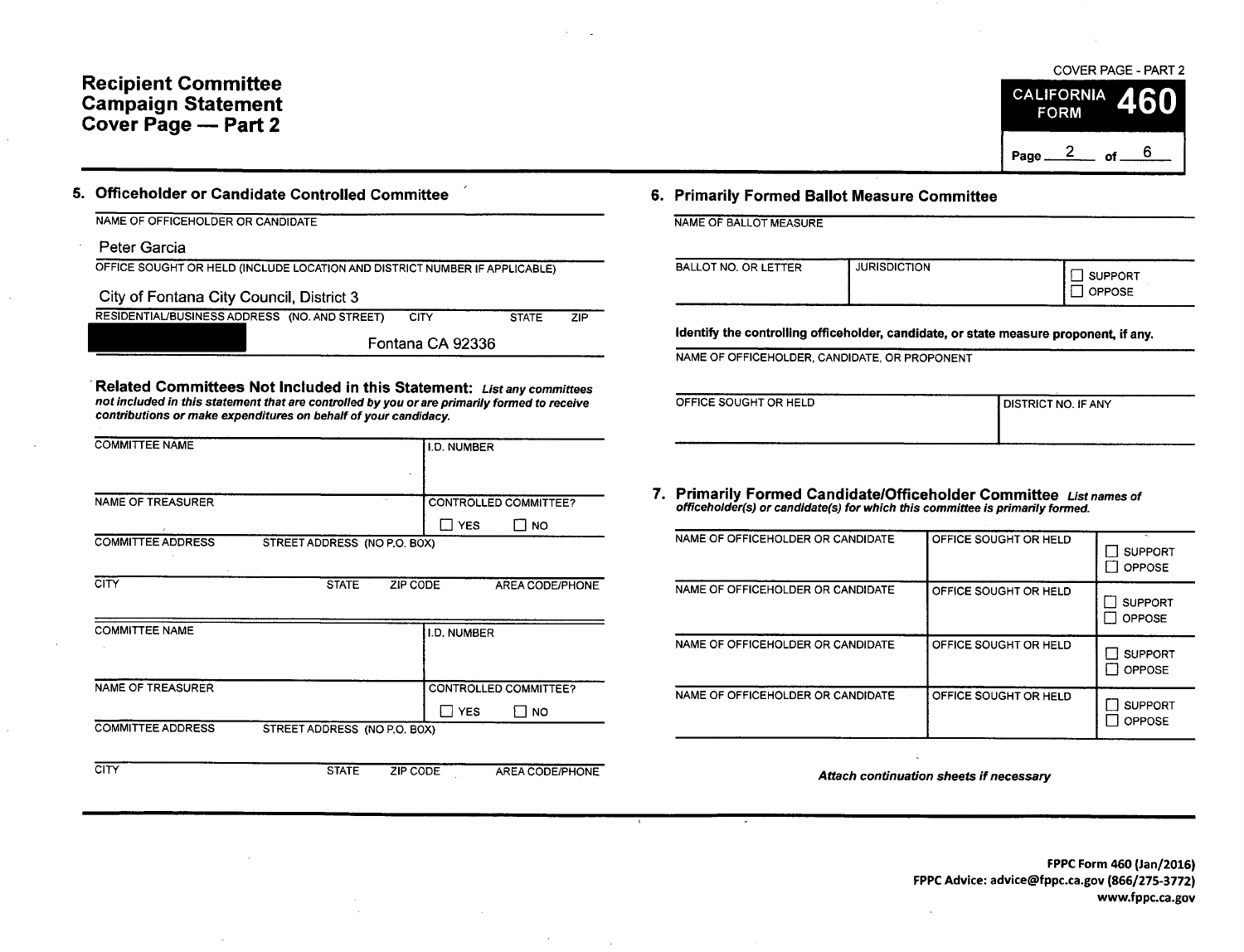| <b>Campaign Disclosure Statement</b><br><b>Summary Page</b>           |   | Amounts may be rounded<br>to whole dollars.                |       | from                                                                                           | <b>Statement covers period</b><br>07/01/2021 | <b>SUMMARY PAGE</b><br>CALIFORNIA<br><b>460</b><br><b>FORM</b>                       |  |  |
|-----------------------------------------------------------------------|---|------------------------------------------------------------|-------|------------------------------------------------------------------------------------------------|----------------------------------------------|--------------------------------------------------------------------------------------|--|--|
| SEE INSTRUCTIONS ON REVERSE                                           |   |                                                            |       | through                                                                                        | 12/31/2021                                   | Page $\frac{3}{2}$ of 6                                                              |  |  |
| NAME OF FILER<br>Peter Garcia for City Council 2024                   |   |                                                            |       |                                                                                                |                                              | I.D. NUMBER<br>1428856                                                               |  |  |
| <b>Contributions Received</b>                                         |   | Column A<br>TOTAL THIS PERIOD<br>(FROM ATTACHED SCHEDULES) |       | <b>Column B</b><br><b>CALENDAR YEAR</b><br>TOTAL TO DATE                                       |                                              | <b>Calendar Year Summary for Candidates</b><br>Running in Both the State Primary and |  |  |
|                                                                       |   | 0.00                                                       |       | 9400.00                                                                                        | <b>General Elections</b>                     |                                                                                      |  |  |
|                                                                       |   | 0.00                                                       |       | 0.00                                                                                           |                                              | 1/1 through 6/30<br>7/1 to Date                                                      |  |  |
| 3.                                                                    |   | 0.00                                                       |       | 9400.00                                                                                        | 20. Contributions<br>Received                |                                                                                      |  |  |
| 4.                                                                    |   | 0.00                                                       |       | 0.00                                                                                           | 21. Expenditures                             |                                                                                      |  |  |
|                                                                       |   | 0.00                                                       |       | 9400.00                                                                                        | Made                                         | $s$ $s$                                                                              |  |  |
| <b>Expenditures Made</b>                                              |   |                                                            |       |                                                                                                |                                              | <b>Expenditure Limit Summary for State</b>                                           |  |  |
|                                                                       |   | 5450.00                                                    |       | 5962.70                                                                                        | <b>Candidates</b>                            |                                                                                      |  |  |
|                                                                       |   | 0.00                                                       |       | 0.00                                                                                           |                                              |                                                                                      |  |  |
| 8.                                                                    |   | 5450.00                                                    |       | 5962.70                                                                                        |                                              | 22. Cumulative Expenditures Made*<br>(If Subject to Voluntary Expenditure Limit)     |  |  |
|                                                                       |   | 0.00                                                       |       | 0.00                                                                                           | Date of Election                             | <b>Total to Date</b>                                                                 |  |  |
|                                                                       |   | 0.00                                                       |       | 0.00                                                                                           | (mm/dd/yy)                                   |                                                                                      |  |  |
|                                                                       |   | 5450.00                                                    |       | 5962.70                                                                                        |                                              |                                                                                      |  |  |
| <b>Current Cash Statement</b>                                         |   |                                                            |       |                                                                                                |                                              |                                                                                      |  |  |
|                                                                       |   | 11089.53                                                   |       | To calculate Column B,                                                                         |                                              |                                                                                      |  |  |
|                                                                       |   | 0.00                                                       |       | add amounts in Column                                                                          |                                              |                                                                                      |  |  |
|                                                                       |   | 0.00                                                       |       | A to the corresponding<br>amounts from Column B                                                | reported in Column B.                        | *Amounts in this section may be different from amounts                               |  |  |
|                                                                       |   | 5450.00                                                    |       | of your last report. Some<br>amounts in Column A may                                           |                                              |                                                                                      |  |  |
| 16. ENDING CASH BALANCE Add Lines 12 + 13 + 14, then subtract Line 15 |   | 5639.53                                                    |       | be negative figures that                                                                       |                                              |                                                                                      |  |  |
| If this is a termination statement, Line 16 must be zero.             |   |                                                            |       | should be subtracted from<br>previous period amounts. If                                       |                                              |                                                                                      |  |  |
|                                                                       |   | 0.00                                                       |       | this is the first report being<br>filed for this calendar year,<br>only carry over the amounts |                                              |                                                                                      |  |  |
| <b>Cash Equivalents and Outstanding Debts</b>                         |   |                                                            | any). | from Lines 2, 7, and 9 (if                                                                     |                                              |                                                                                      |  |  |
|                                                                       | S | 0.00                                                       |       |                                                                                                |                                              |                                                                                      |  |  |
|                                                                       |   | 4055.05                                                    |       |                                                                                                |                                              | FPPC Form 460 (Jan/2016)                                                             |  |  |
|                                                                       |   |                                                            |       |                                                                                                |                                              | FPPC Advice: advice@fppc.ca.gov (866/275-3772)                                       |  |  |

 $\mathcal{F}^{\text{max}}_{\text{max}}$  and  $\mathcal{F}^{\text{max}}_{\text{max}}$ 

 $\label{eq:2.1} \frac{1}{\sqrt{2\pi}}\int_{\mathbb{R}^3}\frac{1}{\sqrt{2\pi}}\int_{\mathbb{R}^3}\frac{1}{\sqrt{2\pi}}\int_{\mathbb{R}^3}\frac{1}{\sqrt{2\pi}}\int_{\mathbb{R}^3}\frac{1}{\sqrt{2\pi}}\frac{1}{\sqrt{2\pi}}\frac{1}{\sqrt{2\pi}}\frac{1}{\sqrt{2\pi}}\frac{1}{\sqrt{2\pi}}\frac{1}{\sqrt{2\pi}}\frac{1}{\sqrt{2\pi}}\frac{1}{\sqrt{2\pi}}\frac{1}{\sqrt{2\pi}}\frac{1}{\sqrt{2\pi$ 

 $\sim 10^6$ 

 $\sim 10^{11}$  km  $^{-1}$ 

FPPC Advice: advice@fppc.ca.gov (866/275-3772) www.fppc.ca.gov

**Carl Committee** 

 $\sim$   $\sim$ 

 $\sim$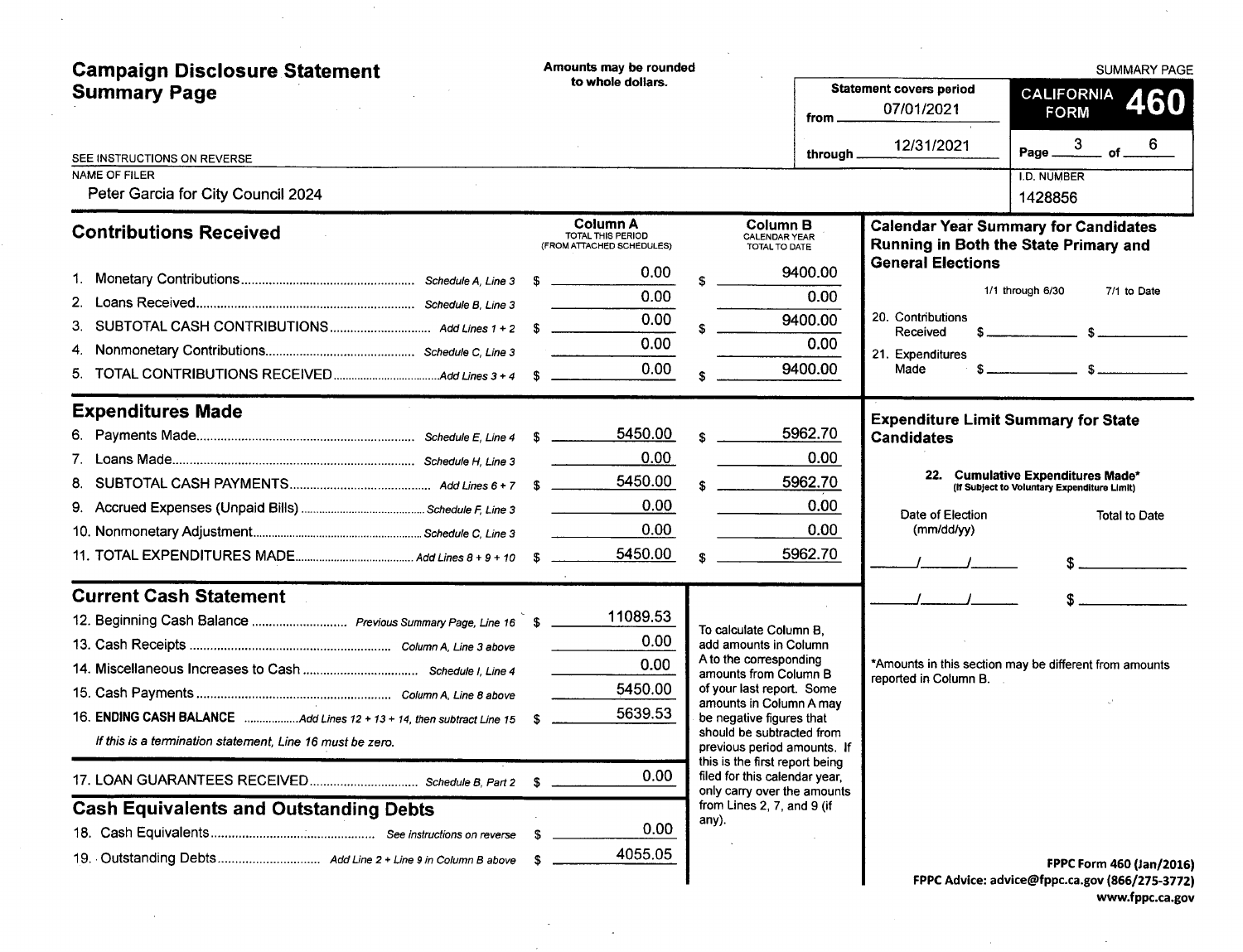| <b>Schedule B - Part 1</b><br><b>Loans Received</b>                                                                                        | Amounts may be rounded<br>to whole dollars.                                                                |                                                                                       |                                                        |                                                  | Statement covers period<br>from                                                         | 07/01/2021                                    | <b>SCHEDULE B - PART 1</b><br>460<br><b>CALIFORNIA</b><br><b>FORM</b>                                                  |                                                             |
|--------------------------------------------------------------------------------------------------------------------------------------------|------------------------------------------------------------------------------------------------------------|---------------------------------------------------------------------------------------|--------------------------------------------------------|--------------------------------------------------|-----------------------------------------------------------------------------------------|-----------------------------------------------|------------------------------------------------------------------------------------------------------------------------|-------------------------------------------------------------|
| SEE INSTRUCTIONS ON REVERSE<br><b>NAME OF FILER</b>                                                                                        |                                                                                                            |                                                                                       |                                                        |                                                  | through                                                                                 | 12/31/2021                                    | Page                                                                                                                   | of.                                                         |
| Peter Garcia for City Council 2024                                                                                                         |                                                                                                            |                                                                                       |                                                        |                                                  |                                                                                         |                                               | I.D. NUMBER<br>1428856                                                                                                 |                                                             |
| FULL NAME, STREET ADDRESS AND ZIP CODE<br>OF LENDER<br>(IF COMMITTEE, ALSO ENTER I.D. NUMBER)                                              | IF AN INDIVIDUAL, ENTER<br>OCCUPATION AND EMPLOYER<br>(IF SELF-EMPLOYED, ENTER<br><b>NAME OF BUSINESS)</b> | (a)<br><b>OUTSTANDING</b><br><b>BALANCE</b><br><b>BEGINNING THIS</b><br><b>PERIOD</b> | <u>(p)</u><br>AMOUNT<br><b>RECEIVED THIS</b><br>PERIOD | (c)<br>AMOUNT PAID<br>OR FORGIVEN<br>THIS PERIOD | (त)<br><b>OUTSTANDING</b><br><b>BALANCE AT</b><br><b>CLOSE OF THIS</b><br><b>PERIOD</b> | (e)<br><b>INTEREST</b><br>PAID THIS<br>PERIOD | TI)<br><b>ORIGINAL</b><br>AMOUNT OF<br>LOAN                                                                            | (g)<br><b>CUMULATIVE</b><br><b>CONTRIBUTIONS</b><br>TO DATE |
| <b>Peter Garcia</b><br>Fontana CA 92336                                                                                                    | California Department of<br><b>Toxic Substances</b><br>Control<br><b>Division Chief</b>                    | 4000.00                                                                               | 0.00                                                   | $\Box$ PAID<br>0.00<br>$\Box$ FORGIVEN<br>0.00   | $\frac{1}{2}$ , 4000.00<br>1/1/2023                                                     | $0.00_{\%}$<br><b>RATE</b><br>0.00            | $s = 10000$<br>8/2/20                                                                                                  | CALENDAR YEAR<br>PER ELECTION**                             |
| $\sqrt{ }$ IND<br>$\Box$ COM $\Box$ OTH $\Box$ PTY<br>$\Box$ scc                                                                           |                                                                                                            |                                                                                       |                                                        |                                                  | DATE DUE                                                                                |                                               | DATE INCURRED                                                                                                          |                                                             |
| Peter Garcia<br>Fontana CA 92336                                                                                                           | California Department of<br><b>Toxic Substances</b><br>Control<br><b>Division Chief</b>                    | 55.05                                                                                 | 0.00                                                   | $\Box$ PAID<br>0.00<br>FORGIVEN                  | 55.05                                                                                   | $0.00_{\%}$<br><b>RATE</b>                    | $s = 55.05$                                                                                                            | <b>CALENDAR YEAR</b><br>PER ELECTION**                      |
| $T_{\square}$ IND<br>$\Box$ COM $\Box$ OTH $\Box$ PTY<br>$\Box$ scc                                                                        |                                                                                                            |                                                                                       |                                                        | 0.00                                             | 1/1/2023<br>DATE DUE                                                                    | 0.00                                          | 9/16/20<br>DATE INCURRED                                                                                               |                                                             |
|                                                                                                                                            |                                                                                                            |                                                                                       |                                                        | $\Box$ PAID<br>$\Box$ FORGIVEN                   |                                                                                         | <b>RATE</b>                                   |                                                                                                                        | CALENDAR YEAR<br>PER ELECTION**                             |
| $\Box$ IND $\Box$ COM $\Box$ OTH $\Box$ PTY $\Box$ SCC                                                                                     |                                                                                                            |                                                                                       |                                                        |                                                  | DATE DUE                                                                                |                                               | DATE INCURRED                                                                                                          |                                                             |
|                                                                                                                                            |                                                                                                            | <b>SUBTOTALS \$</b>                                                                   | $0.00$ \$                                              | $0.00$ \$                                        | 4055.05 \$                                                                              | 0.00                                          |                                                                                                                        |                                                             |
| <b>Schedule B Summary</b>                                                                                                                  |                                                                                                            |                                                                                       |                                                        |                                                  |                                                                                         | (Enter (e) on<br>Schedule E, Line 3)          |                                                                                                                        |                                                             |
| (Total Column (b) plus unitemized loans of less than \$100.)                                                                               |                                                                                                            |                                                                                       |                                                        |                                                  | ــممم                                                                                   |                                               | <b>†Contributor Codes</b>                                                                                              |                                                             |
| (Total Column (c) plus loans under \$100 paid or forgiven.)<br>(Include loans paid by a third party that are also itemized on Schedule A.) |                                                                                                            |                                                                                       |                                                        |                                                  | ــممَمــ                                                                                |                                               | IND - Individual<br><b>COM</b> - Recipient Committee<br>(other than PTY or SCC)<br>OTH - Other (e.g., business entity) |                                                             |
| Enter the net here and on the Summary Page, Column A, Line 2.                                                                              |                                                                                                            |                                                                                       |                                                        |                                                  | _0.00_<br>(May be a negative number)                                                    |                                               | PTY - Political Party<br>SCC - Small Contributor Committee                                                             |                                                             |
| *Amounts forgiven or paid by another party also must be reported on Schedule A.                                                            |                                                                                                            |                                                                                       |                                                        |                                                  |                                                                                         |                                               | FPPC Form 460 (Jan/2016)                                                                                               |                                                             |

 $\mathcal{L}^{\mathcal{L}}(\mathcal{L}^{\mathcal{L}})$  and the contract of the contract of the contract of the contract of the contract of the contract of the contract of the contract of the contract of the contract of the contract of the contrac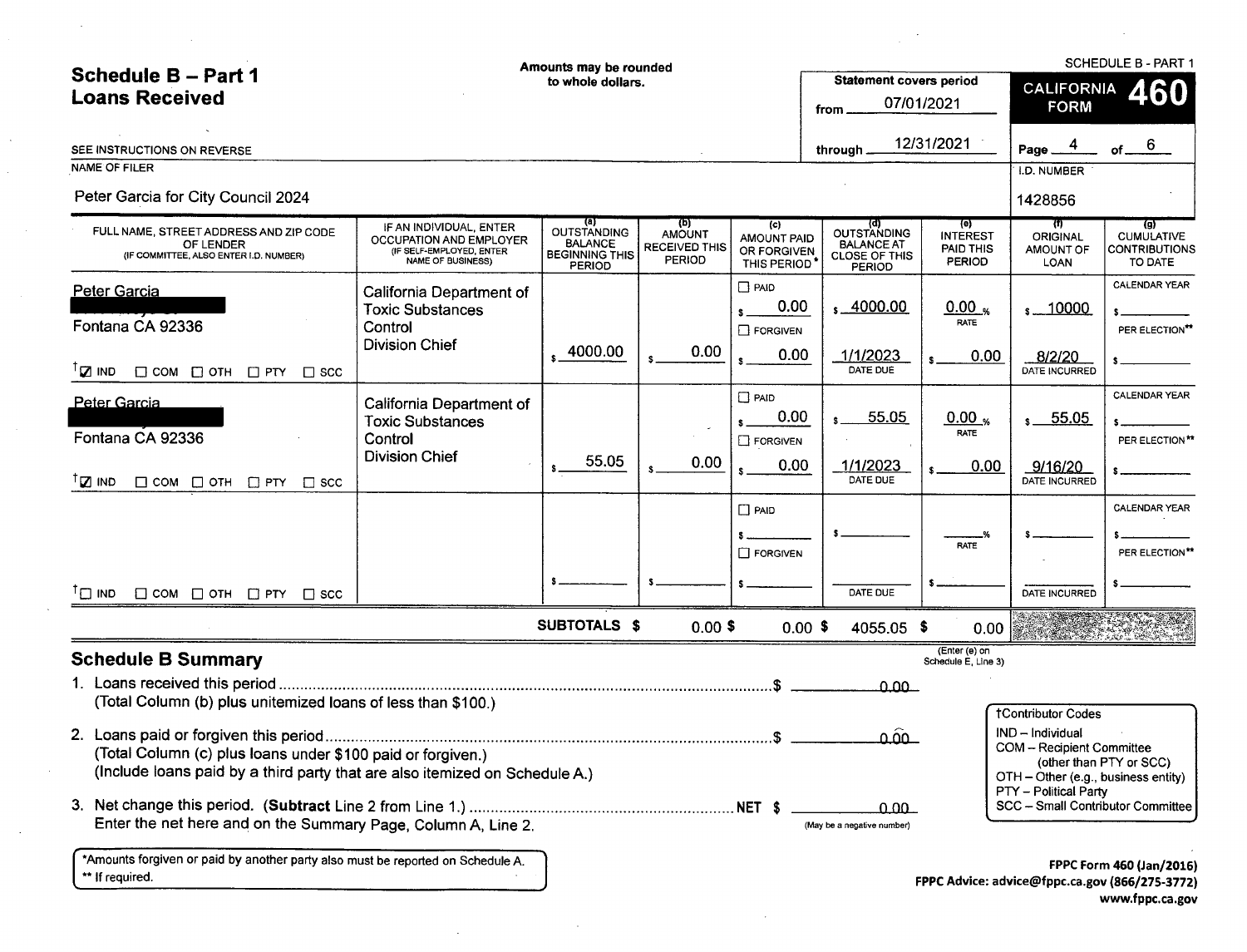| <b>Schedule D</b><br><b>Summary of Expenditures</b><br><b>Supporting/Opposing Other</b><br><b>Candidates, Measures and Committees</b> |                                                                                                           | Amounts may be rounded<br>to whole dollars.                                                       |                                     | <b>Statement covers period</b><br>07/01/2021<br>from | SCHEDULE D<br><b>CALIFORNIA</b><br>460<br><b>FORM</b>                   |                 |                                          |    |
|---------------------------------------------------------------------------------------------------------------------------------------|-----------------------------------------------------------------------------------------------------------|---------------------------------------------------------------------------------------------------|-------------------------------------|------------------------------------------------------|-------------------------------------------------------------------------|-----------------|------------------------------------------|----|
|                                                                                                                                       | SEE INSTRUCTIONS ON REVERSE                                                                               |                                                                                                   |                                     | 12/31/2021<br>through.                               |                                                                         | Page $5$ of $-$ |                                          | -6 |
| NAME OF FILER                                                                                                                         |                                                                                                           |                                                                                                   |                                     |                                                      |                                                                         | I.D. NUMBER     |                                          |    |
|                                                                                                                                       | Peter Garcia for City Council 2024                                                                        |                                                                                                   |                                     |                                                      |                                                                         | 1428856         |                                          |    |
| <b>DATE</b>                                                                                                                           | NAME OF CANDIDATE, OFFICE, AND DISTRICT, OR<br>MEASURE NUMBER OR LETTER AND JURISDICTION,<br>OR COMMITTEE | <b>TYPE OF PAYMENT</b>                                                                            | <b>DESCRIPTION</b><br>(IF REQUIRED) | <b>AMOUNT THIS</b><br>PERIOD                         | <b>CUMULATIVE TO DATE</b><br><b>CALENDAR YEAR</b><br>(JAN. 1 - DEC. 31) |                 | PER ELECTION<br>TO DATE<br>(IF REQUIRED) |    |
| 12/1/2021                                                                                                                             | Acquanetta Warren, Mayor of City of Fontana                                                               | <b>Z</b> Monetary<br>Contribution<br>Nonmonetary<br>Contribution<br>Independent<br>Γł             |                                     | 500.00                                               |                                                                         | 500.00          |                                          |    |
|                                                                                                                                       | $\mathbb Z$ Support<br>$\Box$ Oppose                                                                      | Expenditure                                                                                       |                                     |                                                      |                                                                         |                 |                                          |    |
| 12/22/2021                                                                                                                            | Jesse Armendarez, San Bernardino County<br>Supervisor, Distrct 2                                          | Ø<br>Monetary<br>Contribution<br>Nonmonetary<br>П<br>Contribution<br>Independent<br>ŧΙ            |                                     | 4900.00                                              |                                                                         | 4900.00         |                                          |    |
|                                                                                                                                       | <b>Z</b> Support<br>$\Box$ Oppose                                                                         | Expenditure                                                                                       |                                     |                                                      |                                                                         |                 |                                          |    |
|                                                                                                                                       | $\Box$ Support<br>$\Box$ Oppose                                                                           | Monetary<br>l  <br>Contribution<br>Nonmonetary<br>Contribution<br>Independent<br>П<br>Expenditure |                                     |                                                      |                                                                         |                 |                                          |    |
|                                                                                                                                       |                                                                                                           |                                                                                                   | <b>SUBTOTAL \$</b>                  | 5400.00                                              |                                                                         |                 |                                          |    |
|                                                                                                                                       | <b>Schedule D Summary</b>                                                                                 |                                                                                                   |                                     |                                                      |                                                                         |                 |                                          |    |

 $\sim$ 

 $\sim$ 

 $\sim 10^{11}$ 

|                                                                                                                                        | <u>5400.00</u>  |
|----------------------------------------------------------------------------------------------------------------------------------------|-----------------|
|                                                                                                                                        | 0.00            |
| 3. Total contributions and independent expenditures made this period. (Add Lines 1 and 2. Do not enter on the Summary Page.)  TOTAL \$ | <u>5400.00 </u> |

 $\overline{\phantom{a}}$ 

FPPC Form 460 (Jan/2016) FPPC Advice: advice@fppc.ca.gov (866/275-3772) www.fppc.ca.gov  $\sim 10^{-1}$